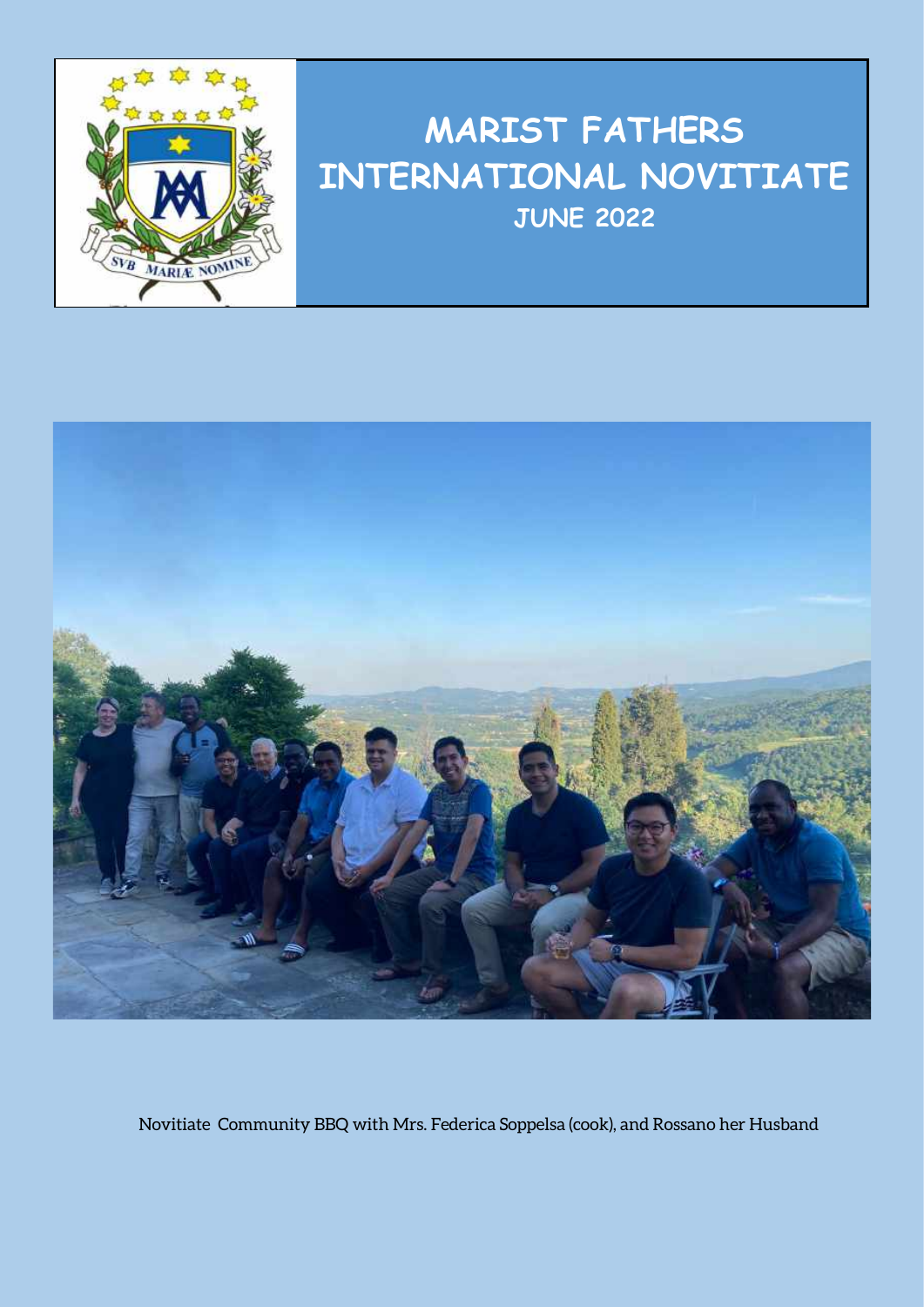

**IN THIS ISSUE…………..**

### **Introduction — Fr David Raymundo Sanchez SM**

**Castiglion Fiorentino BBQ —**

**Eduardo Limon Gutierrez**

**A Time For Making Fire — Fr Sione Hamala SM**

**Holy Week — Hansford Mane** 

**Ignatian Spiritual Exercise — Joseph Mijares**

**Easter Triduum — Zulu Serop**

**Community Outing in Florence —**

**David Emmanuel Romero Vences**

**Life with Aunty Federica — Manuele Botabua**

**Spiritualty Workshop with Fr Larry Duffy SM —**

**Jaime Canisius Nasia**

**Reluctant Founder: A Discussion with the Author —**

**Thomas Manihera**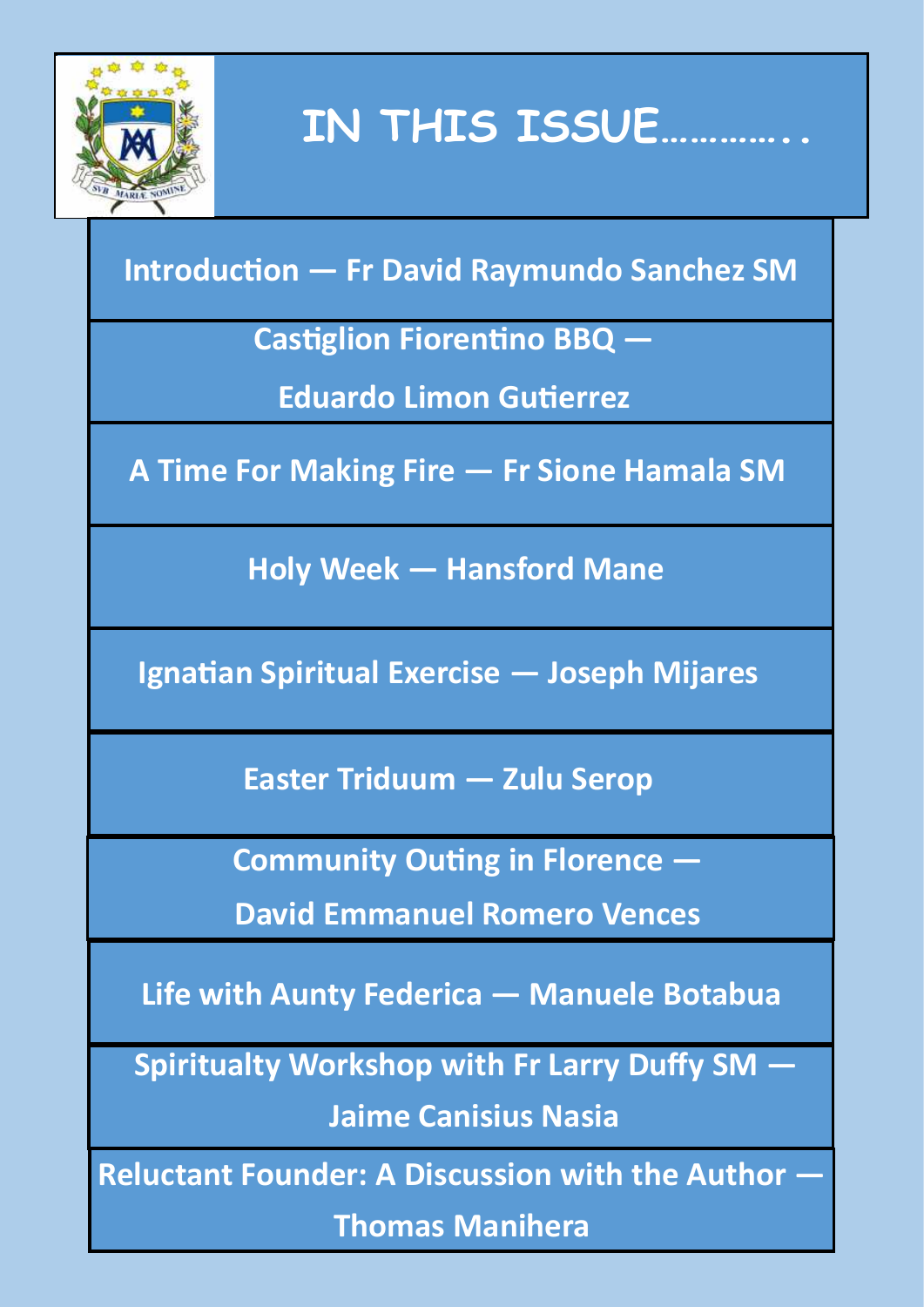

# **Please Continue to Pray for Us**





**Manuele Botabua Zulu Serop Joseph Mijares**





**Fr Sione Hamala SM Fr David Raymundo Sanchez SM Fr Paddy O'Hare SM**













**Romero Vences**



**David Emmanuel Thomas Manihera**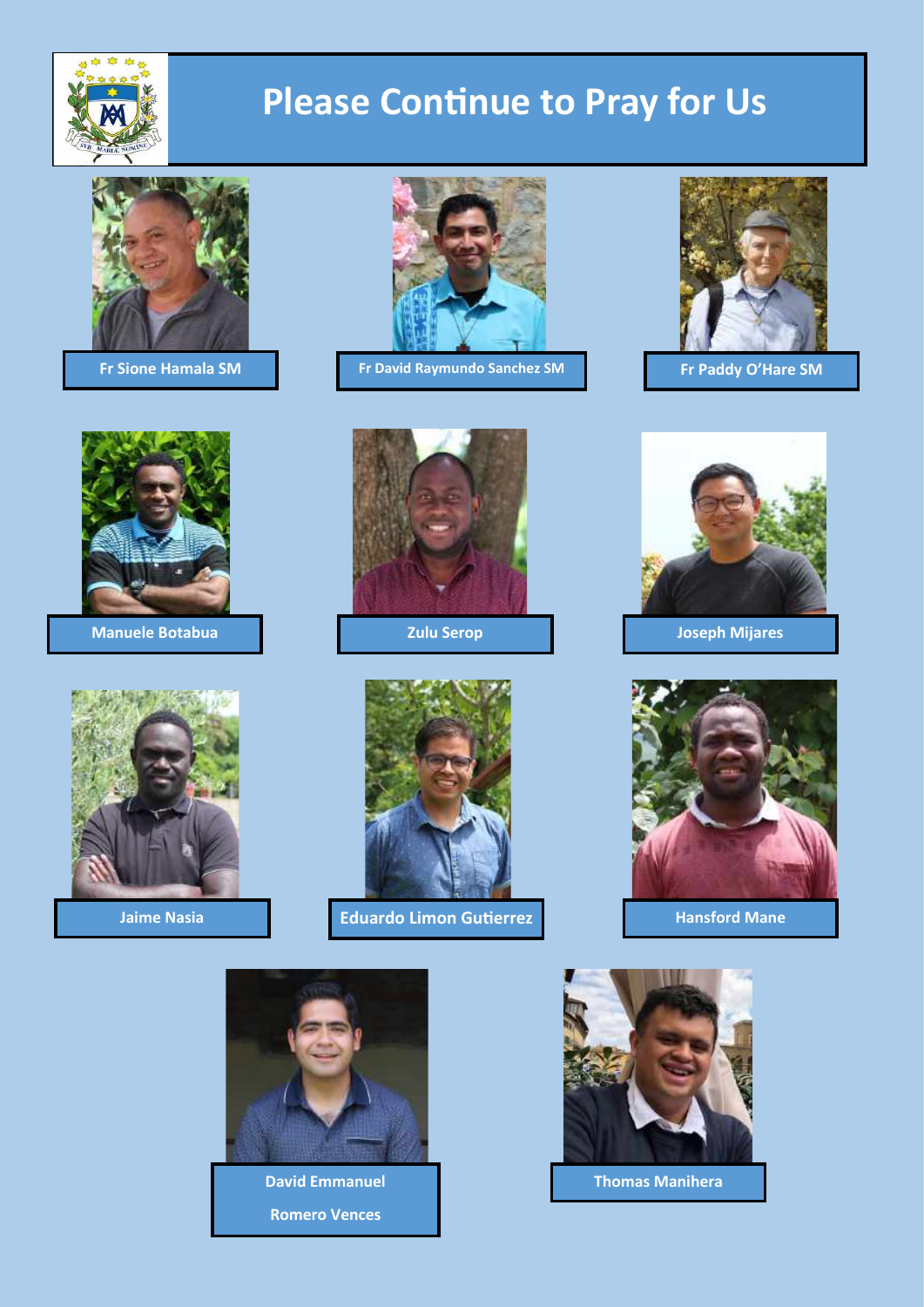#### **WONDER & HUMILITY— Fr David SM**

Our novitiate in Montauto is situated on the top of a small hill overlooking the Anghiari valley. Surrounded by a dense forest, the members of our community have had the opportunity to see the seasonal change and rejoice in it. However,

I must say that the change is not easy. It requires the patience of the plants, the water that feeds them, the land that welcomes them, the heat of the Sun, the very youth of the plant.

Our novitiate to a certain extent resembles that same forest. We have been on the road

for five months now, where all of us, from different angles, have experienced the changes and challenges that God makes in us. Sometimes that movement has not been so pleasant; sometimes the heart has resisted seeing the spring that the Lord offers us. But always, change occurs thanks to the patience of God in us.

As can be seen in the texts that the novices have written, this walk of seasons has been reflected above all in the strong moments that the community has experienced, such as Holy Week or the Spiritual Exercises. But all the shared moments, in



different ways, reflect the way each novice is adjusting his heart to the call of the Lord, in the style of Mary. To realize the change in the forest requires the astonishment of the observer. To discern the response to God's call, one needs the humility to allow oneself to be molded in the manner of Christ. Our novices are, with wonder and humility, on the

path of discernment. I hope that the words shared in this newsletter will be a reason for all of us to pray for them, so that their vocation may be hope for everyone in the family of Mary.

# **CASTIGLION FIORENTINO BBQ -**

**Eduardo Limon Gutierrez**

Receiving visitors in the novitiate house always provoke in us emotion, sharing with Frs. Piero, Antonio, Sergio, Emananuele, Franco and Viko was a privilege, because each one shared with us something different from their life and above all from their Marist life.

Getting together for the feast of Saint Peter Chanel was a great opportunity since we were able to commemorate that we are all called to live a full life and Mission, where one of our objectives is to *"Love Mary and make her Love*", in order to reach the loving heart of Jesus.

The climate and the experience that we shared with the community of *Castiglion Fiorentino* on the afternoon of March 27<sup>th</sup> was very nice. We were able to share and practice some of the words that we have learned in Italian and at the same time we had the opportunity to recognize that in our beloved Society of Mary the language is not a limit, because we develop in

a different language: Fraternity.

This is how our patience, love and appreciation are greater than the language and it is because each of us put something to build a community to enjoy every moment.

We want to say thank you to the community of Castiglion Fiorentino for their patience and brotherhood with us.

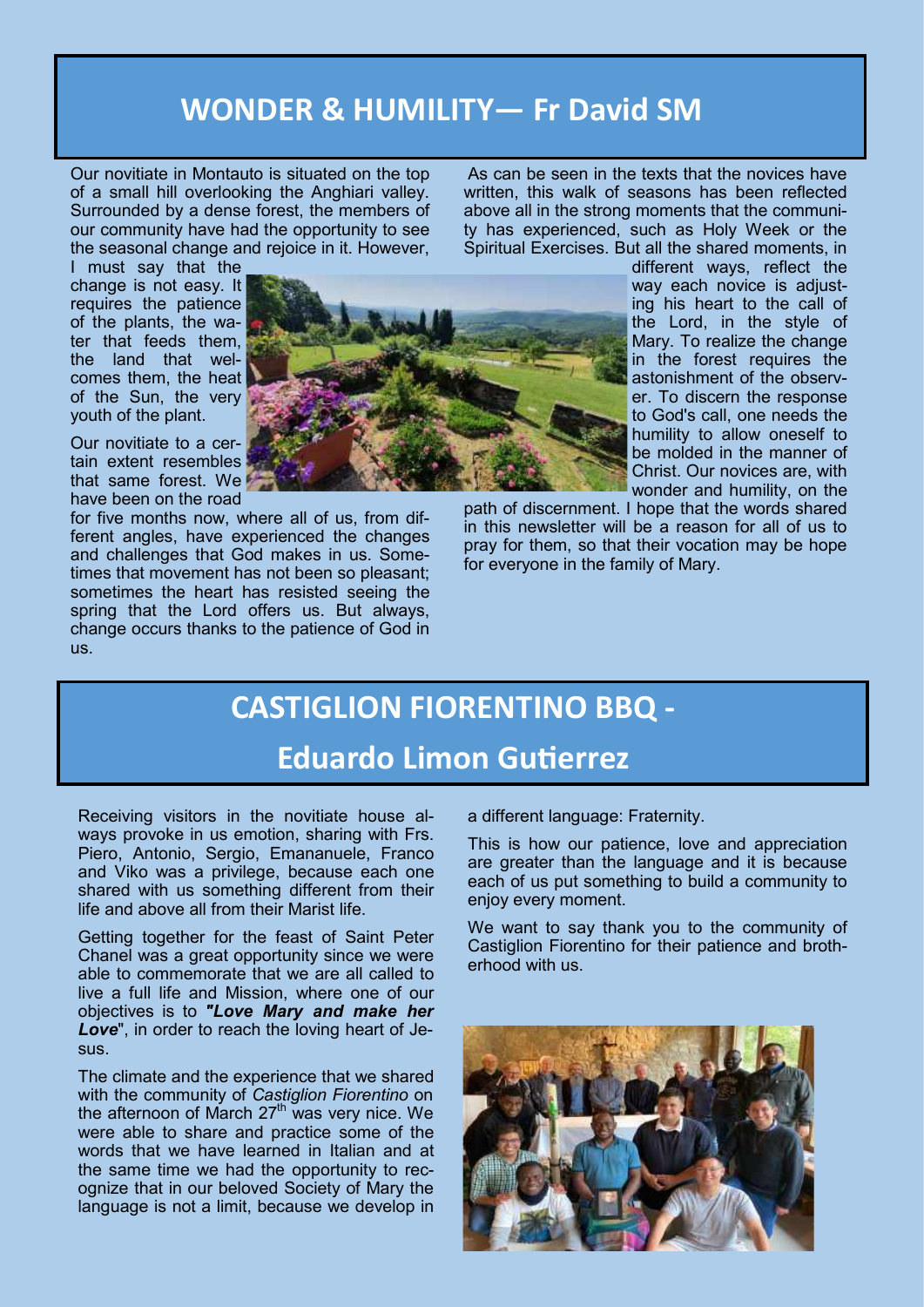#### **A TIME FOR MAKING FIRE — Fr Sione SM**

"Years ago, a woman desired to share a specific art of making fire. She took her tools and visited a specific people in the north, where the climate was bitterly cold. The woman taught those people her desire and her specific ways of how to make fire. She showed them many uses of fire: they could cook, keep themselves warm, and keep predators away, as well as the

joy of dancing in the firelight. So those people were completely overwhelmed and when they built the fire, they were very grateful. But before they could express their gratitude, the woman disappeared, because she wasn't concerned with recognition or worldly gratitude. She was concerned only with the wellbeing of the people**.** However, in the woman's honor, the leaders, together with the people, made a statue of the fire-making woman, and displayed it on the street, in every corner of the town, every house and even the main altar of the temple. The instruments for making fire were also placed in front of the statue, and the people were taught to revere the statue and to pay reverence to the instruments for making fire. The veneration and the reverence went on for centuries, but there is very little fire, because the people had forgotten the

desire together with to the woman's unique way of making fire".

Marist vocation is a specific desire of Mary, shared and offered to a chosen group of people and with a specific unique way of making fire (Mary's spirit). To Fr. Colin, The Society of Mary (work of Mary) is freely willed by Mary with a distinguished and unique way of making fire. "Bearing her Name" is the basic conviction shared as the core inspiration idea of the Society. The "GRACIOUS

CHOICE" is the specific desire of Mary who calls us to Marist life.

So the novitiate as I experienced it in the last 5 months. has been a learning at the feet of Mary (a woman with a special desire), listening to Mary's gentle voice, teaching each soul her own unique way of making fire. Whether in prayer, in community, in the class-room, in sport or even

washing the dishes. The whole novitiate daily living revolves around the "Person of Mary" and thus each soul learns to breath her spirit of humility, obedience, self-denial, mutual charity, and love of God…and the most ardent love of neighbor but in a spirit of remaining "unknown and hidden" in the world (Cons 228). As a matter of fact, there can be no formation truly Marist without this personal and loving reference to Mary, a personal relationship with Mary, who will put in the heart of each novice her preoccupation for the salvation of all.

Sounds easy and smooth, doesn't it? But like Mary's "yes"; it did not take away the reality of the daily struggle in Nazareth nor it take away the daily choices Mary had to face up to. Like-

wise with the souls in Cerdon novitiate at Montauto, the reality is true, as everyone slowly comes to an awareness of the family they belong to, and so desire to share Mary's pre-occupations, configuring to Christ with Mary unique way of making fire.

#### **HOLY WEEK — Hansford Mane**

This Holy week, lived different in the Novitiate, was a moment filled with the Holy Spirit for all of us. All of us somehow, had a similar experience because before we all experienced the Holy Week in such a big number of people or congregation who came together and participated for this very important celebration, and this year was totally different in a sense that we are very small community celebrating the Resurrection of the Lord. In my previous experiences, I used to rely in others to take part on the celebrations and I was just there as a spectator or just joined the crowds. But for this year it was totally different. I have no one to rely on to do those parts that I usually given to others to do, this time I had to do it myself. For me, this was a great privilege to be involved in the whole Holy Week program and liturgies. So, we have to helped one another and everyone had parts to play in every liturgy. For this reason, it was a moment filled with the Spirit for me. We are also a small community with diversity of cultures (seven). With our uniqueness, we applied it into our liturgies, bringing richness to the liturgy.



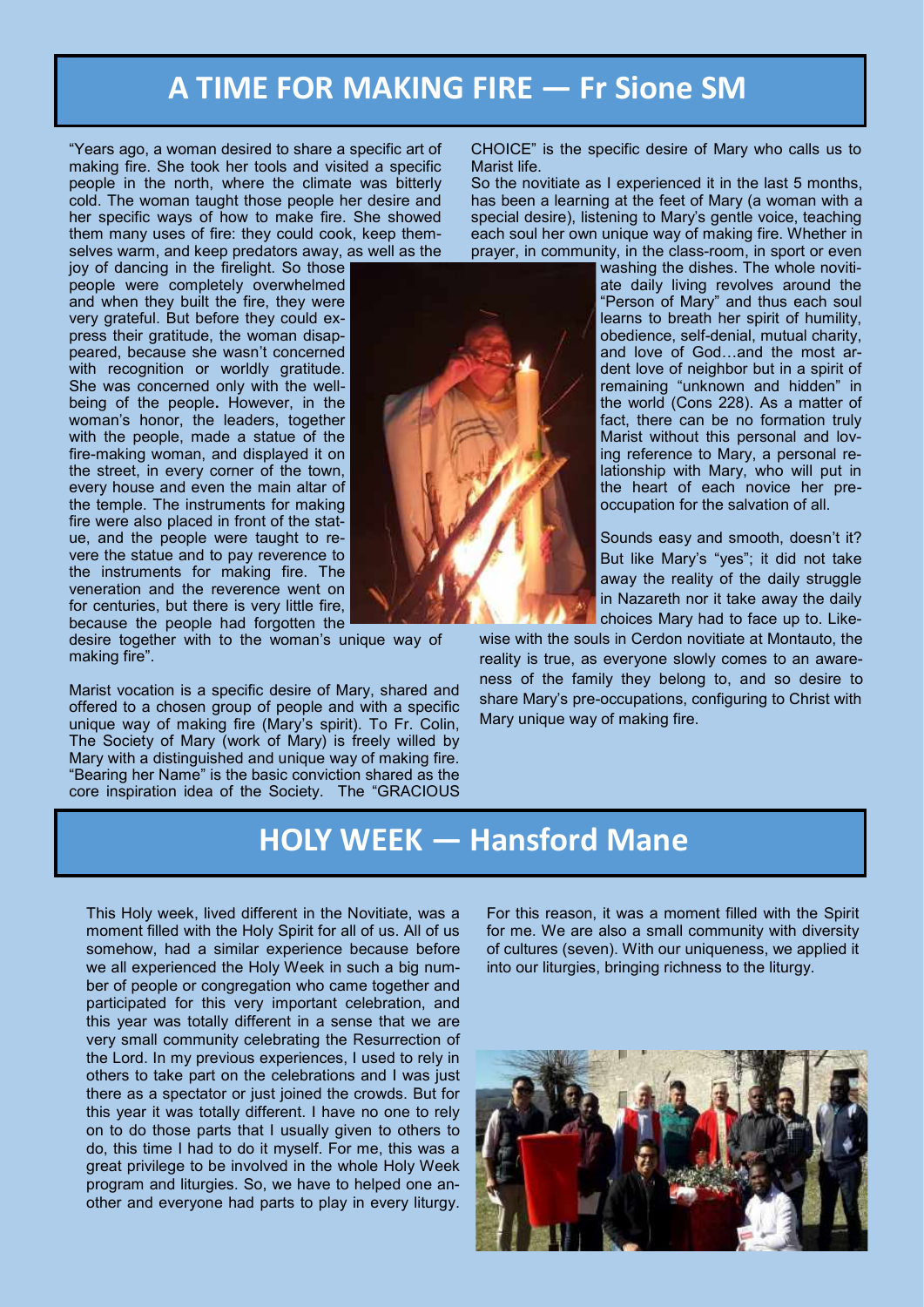#### **IGNATIAN SPIRITUAL EXERCISE — Joseph Mijares**

#### *He said to them "Come away to a deserted place all by yourselves and rest a while." Mark 6:31*

The novitiate is already a time to disconnect from a very connected world. None of us thought it was possible to disconnect even more until we encountered our first week of the Spiritual Exercises. Some of us never experienced a whole week of absolute silence (apart from Holy Mass and the Office) and not speaking to anyone other than God. It was interesting how even though the silence surrounded us, our awareness of the surrounding world became so much clearer. As St Ignatius said, we must "Find God in All Things." The daily input was given by the three formators. Not only did we look outside but more importantly inside where we were confronted with our true selves. We began to realise our contribution to Structural/ Social sin and wounds of personal sin. God surprised us by revealing areas in our life that we need to get rid of in order to grow in virtue and friendship with Him. Through the sacrament of reconciliation, we had the reassurance that God never ceased to love us and continues to love us intensely and personally. We left this retreat with a heightened desire to praise, reverence and serve God with all our heart, all our mind and all our will. We will continue with week two and three in August and the final fourth week later in the year.



#### **EASTER TRIDUUM — Zulu Serop**

Easter is regarded as the feast of the feasts in the Roman Catholic Church because the work of redemption has been accomplished by the sacrifice of Jesus on the cross. Growing up in a strong Catholic family back-

ground, this was always an exciting moment for me. Easter Triduum brings families and people together even those who does not attend the mass every Sunday. This is the time where you hardly find any remaining spaces inside the church, all spaces are occupied by someone, even outside of the church! Even more, for those who not attend mass every Sunday, Easter is always different.



Therefore, you can tell how the Easter Triduum is important to each an everyone of us.

This year was different in many ways. This Easter brought me a new experience, with new people, new place in a small community (comparing to my parish) but this does not take away the richness and joy of each of the celebrations. We all have different experiences of what Easter Triduum is and what it means to us personally. For some, it may be the time to renew

their baptism commitment and to walk into newness of life with Christ; for some others, it may be a time to celebrate the resurrection of our savior Jesus Christ who out of love came into this world to delivered us

from the bondage of sin.

Before entering Holy Week and Easter Triduum, we had a one-week retreat on the Spiritual Exercises which for me were the preparation to enter into this special moment. This was the opportunity to look back on my journey, to see those times where I was not faithful to God and distance myself from the

love of God and once again trying to rebuild that relationship with God and my neighbor. For me, Easter brings joy into my life, and it expresses itself in my active participation in the Easter Triduum celebrations.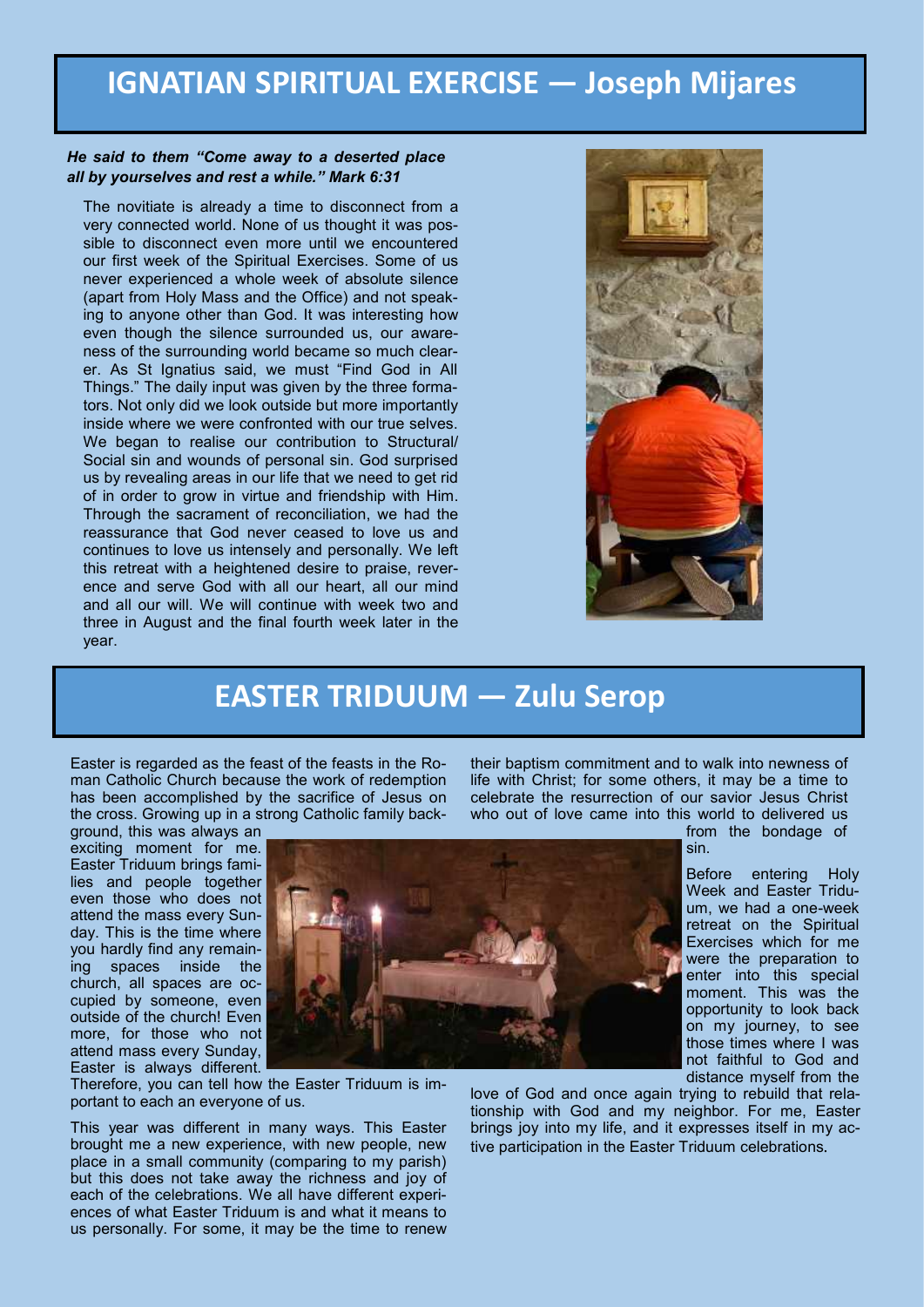#### **COMMUNITY OUTTING TO FLORENCE —**

#### **David Emmanuel Romero Vences**

Our trip to Florence was a great experience, because we had the opportunity to know ourselves as a community in a different environment. Also, we could share in fraternity and brotherhood.

We arrived at 10:00 am. At the very beginning we tried to visit the *Duomo*, but the queue was very long, so we decided to go to another church: "Santa Maria Novella", where we could see beautiful stain glasses and we did a little bit of sightseeing in the different cloisters. After that, we walk around the city, which is amazing. We could see and walk around "Ponte Vechio" which is awesome. We could enjoy a delicious lunch in an Italian restaurant. That moment was very pleasant because we could rest, and recharge energy to continue our day. After that, we visited beautiful gardens which used to be the house of the Medici´s family. After that, we went to the *Duomo*, it has an incredible front! We finished our visit in Florence with a delicious ice cream. When we were returning, we made a stop in Arezzo to have a coffee and a rest.

We realized the incredible capacity of amazement that we have to discover new places, to know each other, and above all, to improve our community life.



#### **LIFE WITH AUNTY FEDERICA — Manuele Botabua**

On the  $3<sup>rd</sup>$  of January at 1:30pm was the time when the community would have our first meal at the *Cenacolo di Montauto*. It was a meal that I personally won't forget because of the way it was presented and cooked. It was pasta and nice ribs that were cooked in the oven. From that nicely prepared

*pranzo* (lunch) I was inquiring who was the famous and professional chef that prepared the meal. Later I came to know that it was Mrs. Federica Soppelsa, a native of Florence who had been working in the house for about 8 years now.

It is a great privilege for our community to know and to live close with Federica, as we normally called her. She has been married to Mr. Rossano and both lived together

here with us in their different quarters. This is the sixth month that we have been living here in Montauto without and being away from our loved ones but we have regarded Mrs. Federica as our mother. She has been always present around the community and the community really felt the presence of a motherly fig when she is around.

Mrs. Federica knows a little bit of English so in a way it is always been helpful to us having a conversation with her because she knows the place very well.

Also, we have came to know that she loves cats so much and she is fond of flowers. From her love shown to cats we too have been inspired in a specific way also



to love them and by the way most of us knows the different cats by their name and can distinguish their differences. With the beauty of our surroundings, she has planted roses and other types of flowers that really bloom out during the spring season. It is just an amazing scene waking up in the morning refreshed by the shining flowers smiling at us. It really makes a difference in our everyday life.

Just to conclude, our small community here at the *Cenacolo di Montauto* is so blessed to have such a loving, caring and gentle women who happens to be here as a mother and also, she is here for our community when we need her help.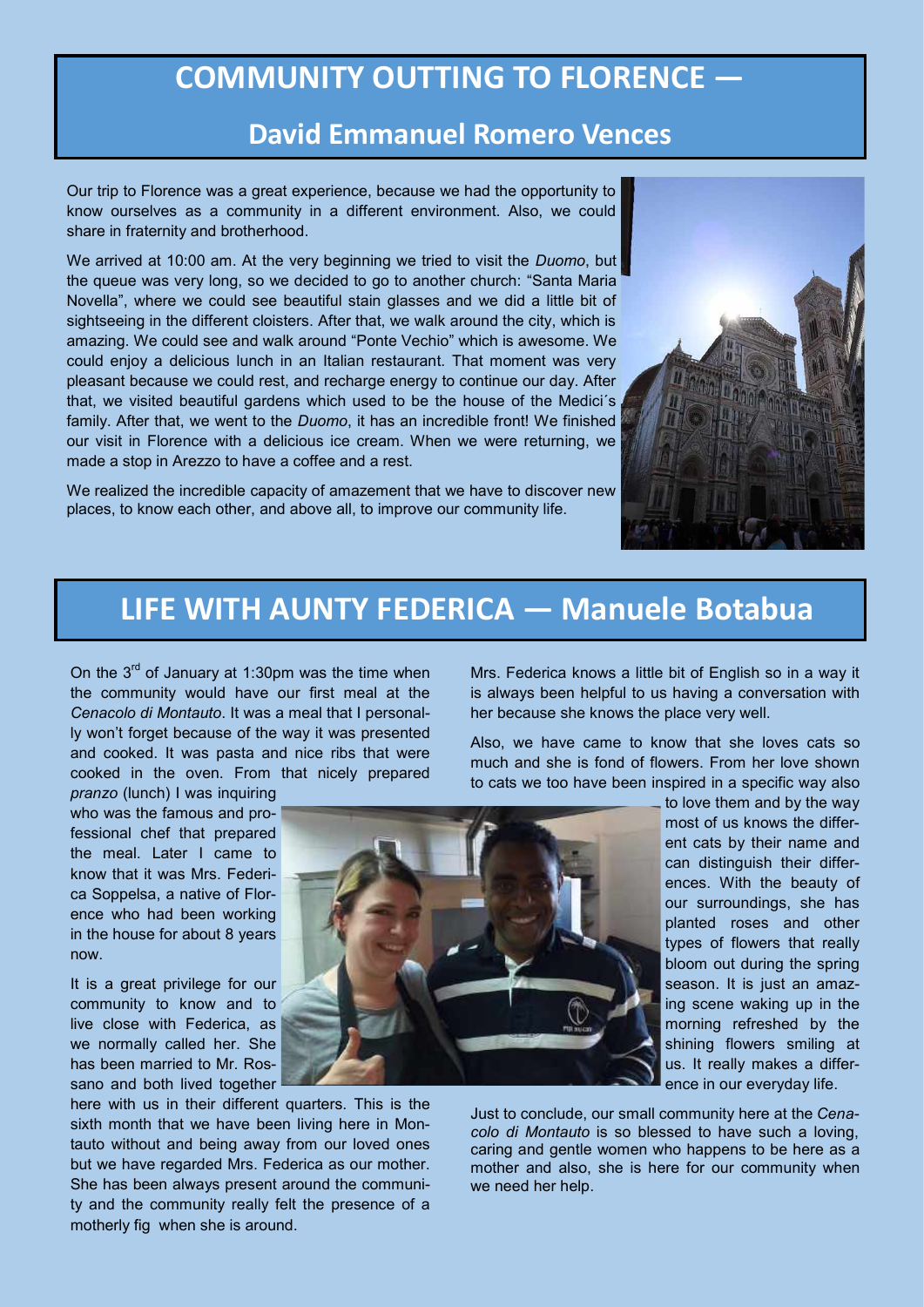#### **SPRITUALITY WORKSHOP WITH FR LARRY DUFFY SM — Jaime Canisius Nasia**

Spirituality is one of the five very important aspects in Priestly or Religious vocation and above all it is very important in the life of any Christian person.

From the  $9<sup>th</sup>$  to 12<sup>th</sup> of May, we here at the Novitiate had the great privilege of having Fr. Larry Duffy SM who facilitated the workshop on Spiritual Life which was indeed a great moment for us the Novices to re-look at our own spiritual journey with the new insights that Fr. Larry Duffy SM gave us during the workshop.

Take care of your spiritual life, your relationship with God, because this is the backbone of everything we do and everything we are. - Pope Francis

The two very important things Fr. Larry Duffy SM gave us were: first, the three stages of Spiritual Life journey, which are Beginners, *Proficients* or Progressives, and Perfects. These are important stages that help one see his or her own spiritual journey and which stage they are in. The second one was Fr. Larry's diagram on the unity of the soul and body. That describes very well our desires for relationship with God and others. The diagram classified our hearts, wills, and intellects as spiritual world and our memories, imaginations, emotions, senses, and bodies as human world. Having these two worlds in our human nature is for me something very special because it allows us to experience something transcendental in immanent nature.

We were reminded during the workshop that Spiritual Life is the journey we take with faith, hope, and love because we cannot see the whole journey or the final destination but only a part of it, that's why we journey in faith, hope, and love. We journey with these theological virtues because they lead us to God and in fact, love leads us to others with moral virtues which are lived with purity of heart and again, both the theological and moral virtues are lived with the seven gifts of the Spirit.

Personally, the workshop helped me a lot in a sense that it somehow instills in me the desire to keep growing in my personal spiritual journey and if I am to give an analogy on how I view the spiritual life journey and my own spiritual journey so far, I would make a contrast with the two significant seasons of the year which are winter and spring. As we have observed and experienced here in Italy, during winter season, the trees look like they have no life because all the leaves are gone but in fact, they are grounded in the soil and they still have life. When the spring comes, the trees begin to bloom with leaves and beautiful flowers. Spirituality is part of us and it is grounded deep in our hearts where God dwells but we need to go deep and experience it and respond to God's love.

 My life begun in my mother's womb and my spiritual life journey begun at the baptism or maybe, I would say that it begun in my mother's womb because God loved me before I was born. Did I realize that before entering the seminary? My answer would be "not really". Why? Because, when I was out there, I never really place my focus on my spiritual life. I was occupied with many things that are temporary. During all these times, my spiritual life was like the trees during winter, grounded in God but stagnant because I was not conscious of God's love. When I enter the seminary, I begun to grow in consciousness of God's love for me and since then, my spiritual life has been blooming slowly like the trees during spring.

 In our daily lives, most of the time we tend to forget that the very foundation of the spiritual journey is "Love". "To always remember that we are loved by God in our own brokenness. To be always conscious of that love which God have for us, a love that invites us to enter freely into relationship with God through Christ in the Spirit and the Church and through Christ to God, and out to the others in love and service."

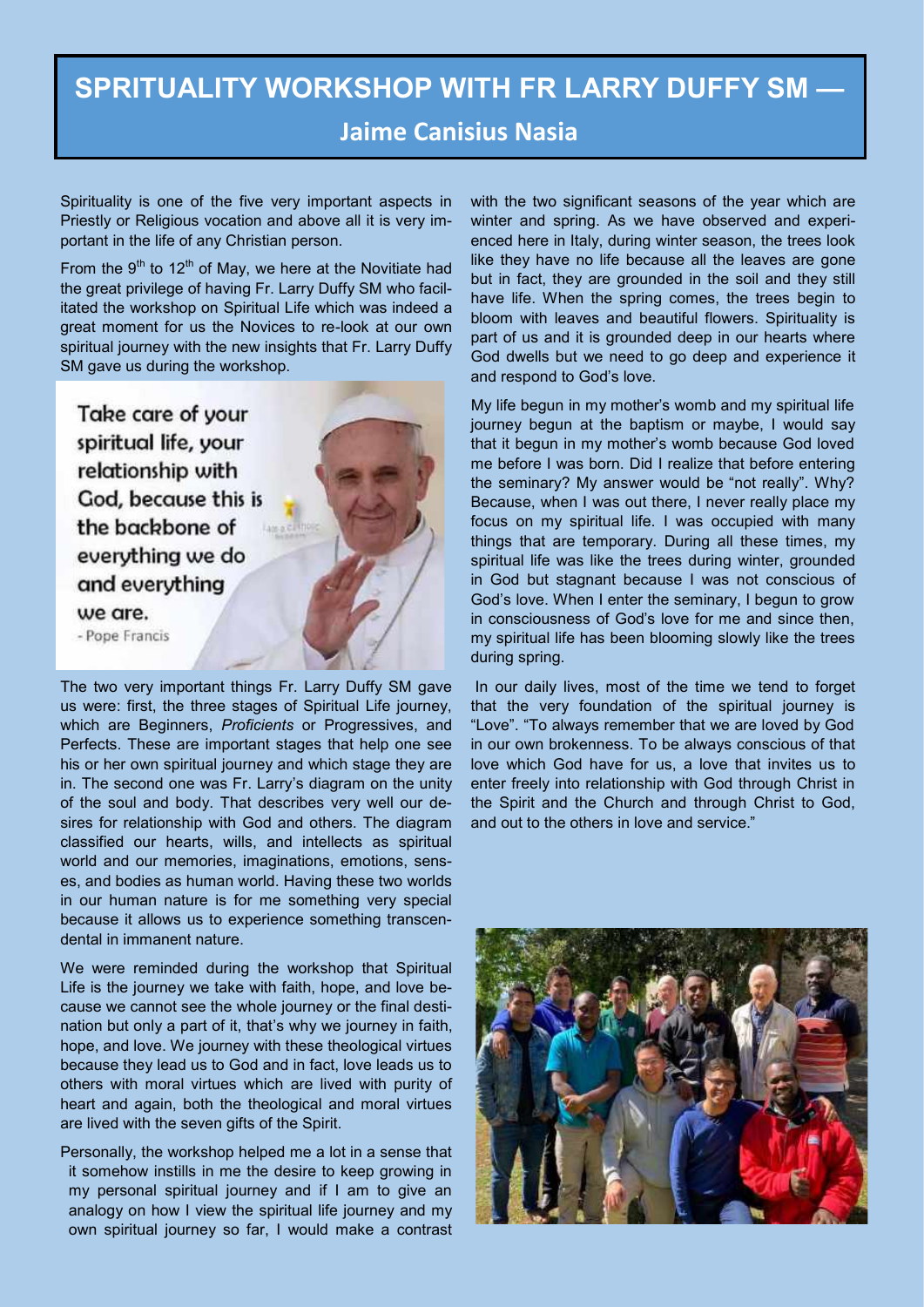# **RELUCTANT FOUDER: A DISCUSSION WITH THE AUTHOR —**

#### **Thomas Manihera**

During the first months of the novitiate, the novices had the honour of reading "A Reluctant Founder", the biography of our venerable founder. The novices divided the chapters amongst themselves, as well as into pairs. Each one wrote a synthesis on the given chapters, as well as presenting PowerPoint presentations to the community. In a special way each novice learnt more of the background and life of Father Colin and his works, in order to establish our Society. In a unique way, each was able to take this shared history and make it his own.

On Monday the 21<sup>st</sup> of March, the community was privileged to have a Zoom discussion with the biography's author, Father Justin Taylor SM, living in New Zealand. It was a profound opportunity to listen first hand (via zoom) to Fr Justin, and to hear the process and works behind bringing this beloved biography to life. Fr Justin also explored in depth some of the key points taken from the biography. Members of the community had the opportunity to ask questions, make remarks, or comments, and Fr Justin in return gave insightful responses. This Zoom discussion left the community deeply satisfied. Those of the novitiate community who had not yet meet, or spoken with Fr Justin, were inspired by his deep and profound knowledge and love of Father Colin, and that of the Society. All are aware of the many talents of Fr Justin, and the treasure he has given to the Society.